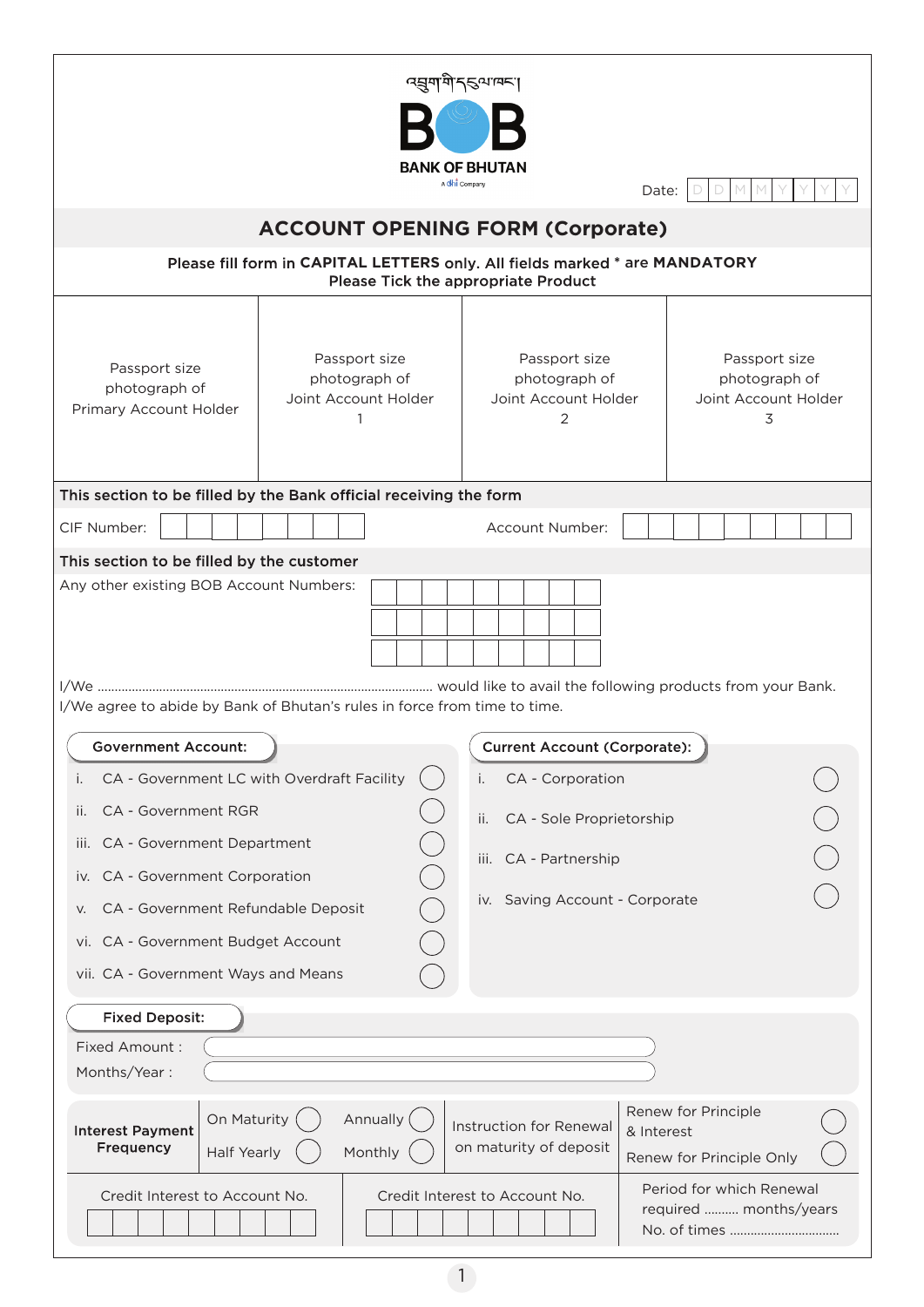| <i>प</i> झुग]गे न्5ूषावना<br><b>BANK OF BHUTAN</b><br>A Chi Company                                                                                                                                            |                  |  |  |  |
|----------------------------------------------------------------------------------------------------------------------------------------------------------------------------------------------------------------|------------------|--|--|--|
| <b>ACCOUNT OPENING FORM (Corporate)</b>                                                                                                                                                                        |                  |  |  |  |
| <b>Safe Deposit Vault:</b>                                                                                                                                                                                     |                  |  |  |  |
| Safe Deposit Vault (Locker)<br>i.<br>Safe Custody<br>ii.<br>(*A separate lease agreement to be signed to avail this service.)                                                                                  |                  |  |  |  |
| Mode of Operation:                                                                                                                                                                                             |                  |  |  |  |
| Single<br>Either OR Survivor<br>Anyone OR Survivor<br>Power of Attorney<br>Jointly                                                                                                                             |                  |  |  |  |
| For Current Account Individual                                                                                                                                                                                 |                  |  |  |  |
| The Account will be operated by the following authorized persons:                                                                                                                                              |                  |  |  |  |
|                                                                                                                                                                                                                | CIF No:          |  |  |  |
|                                                                                                                                                                                                                | CIF No:          |  |  |  |
|                                                                                                                                                                                                                | CIF No:          |  |  |  |
| CIF No:                                                                                                                                                                                                        |                  |  |  |  |
| <b>Channel Facilities (Available)</b>                                                                                                                                                                          |                  |  |  |  |
| Internet Banking                                                                                                                                                                                               |                  |  |  |  |
| VISA Domestic Debit Card                                                                                                                                                                                       |                  |  |  |  |
| VISA International Debit Card                                                                                                                                                                                  |                  |  |  |  |
| <b>B-Wallet</b>                                                                                                                                                                                                |                  |  |  |  |
| Tele-Banking                                                                                                                                                                                                   |                  |  |  |  |
| m-BOB<br>** A separate Form needs to be completed to avail any of the above facilities, apart from this Form.<br>(Please ask for it at the counter, mentioning the type of facilities you would like to avail) |                  |  |  |  |
| SMS alert will be activated on primary applicant mobile number                                                                                                                                                 |                  |  |  |  |
|                                                                                                                                                                                                                |                  |  |  |  |
|                                                                                                                                                                                                                |                  |  |  |  |
|                                                                                                                                                                                                                |                  |  |  |  |
|                                                                                                                                                                                                                |                  |  |  |  |
|                                                                                                                                                                                                                |                  |  |  |  |
|                                                                                                                                                                                                                |                  |  |  |  |
| Seal & Signature                                                                                                                                                                                               | Seal & Signature |  |  |  |